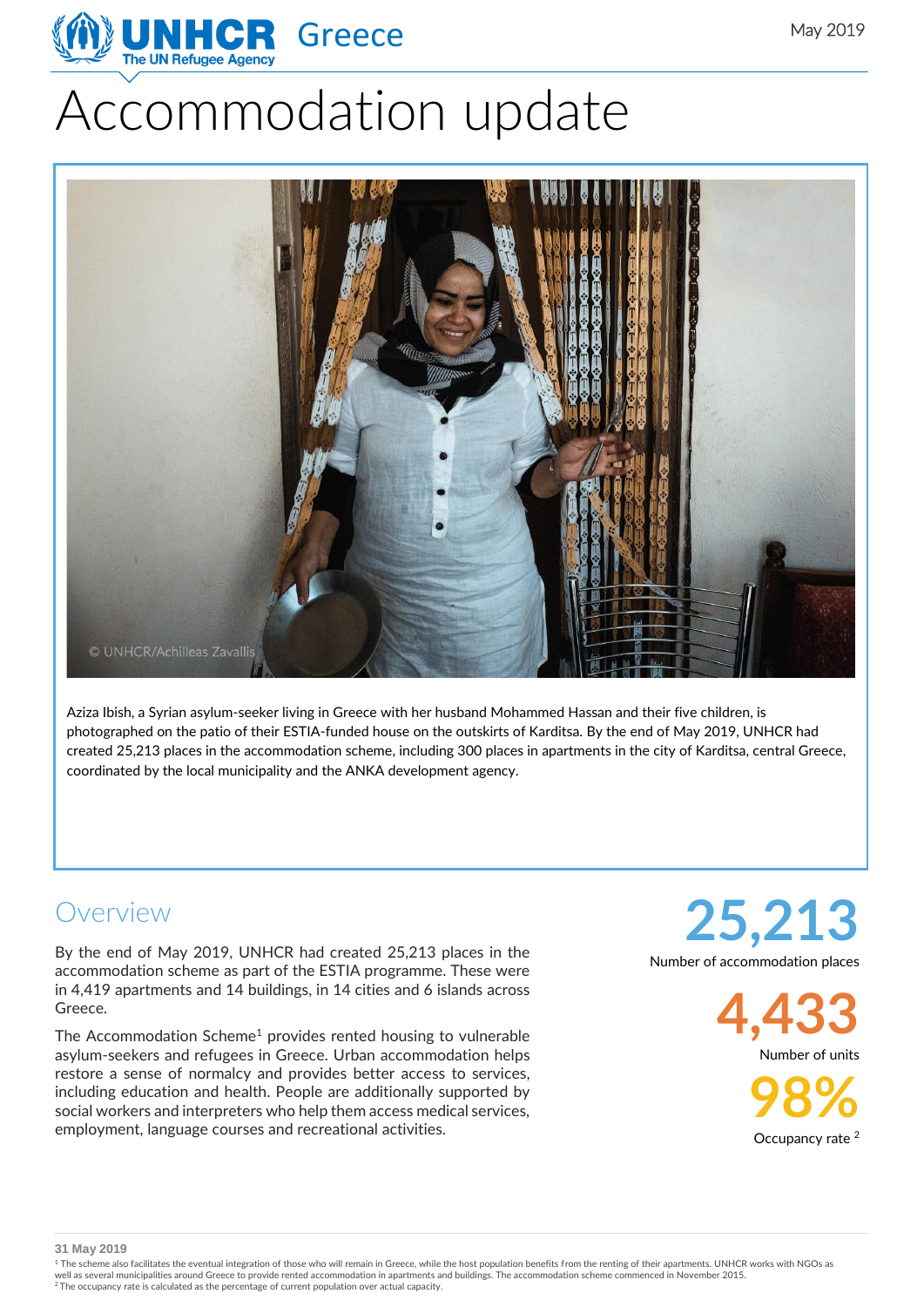## Demographics

In total, since November 2015, 58,422 individuals have benefitted from the accommodation scheme. 22,220 people were accommodated as of the end of May 2019, 7,272 of whom are recognized refugees. 49% of the residents are children. The clear majority of those accommodated are families, with the average family size of five people. More than one in three residents have at least one of the vulnerabilities that make them eligible for the accommodation scheme. The three most common vulnerabilities are:

**11%** Serious medical condition **3%**

Single parent

**3%** Disability



# Nationalities

The clear majority, 89% of individuals in the accommodation scheme are Syrians, Iraqis, Afghans, Iranians or Congolese (DRC). However, the individuals accommodated as of the end of May 2019 speak over 30 different languages as a mother tongue.



Over four in five accommodation places are in apartments, and the rest in buildings.



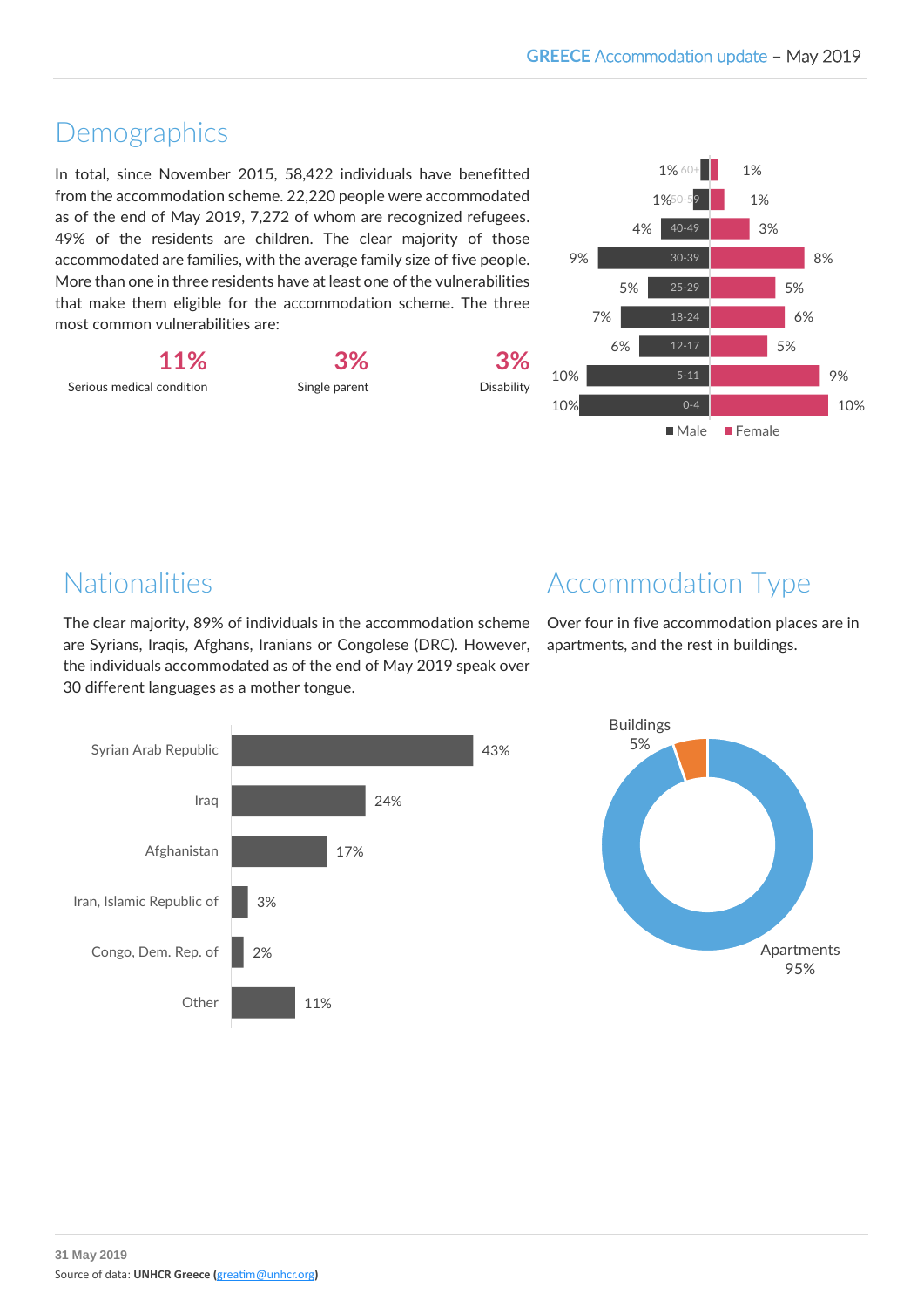## Partners

At the end of May 2019, UNHCR is implementing the accommodation scheme through 22 partnerships with 12 national and international NGOs and 10 municipalities. In total, partners managed by UNHCR provided 100% of the accommodation places in Greece.

Partners GCR (Greek Council for Refugees) and METAdrasi provide social, legal and interpretation support. EPAPSY (Association for Regional Development and Mental Health) provides mental health services to refugees and asylum seekers with severe mental health conditions and disabilities.

UNHCR's accommodation partners are NGOs Praksis, Nostos, Catholic Relief Services (CRS), Iliaktida, Solidarity Now, Arsis, Intersos, Omnes, Perichoresis, and the municipalities of Athens (ADDMA), Thessaloniki (MUNTHESS), Trikala (E-TRIKALA), Livadia (KEDHL), Larissa (DIKEL), Nea Philadelphia - Nea Chalkidona (KEDFX), Karditsa (ANKA), Tripoli (PARNONAS), Piraeus (KODEP) and a consortium of municipalities in Crete (HDA).